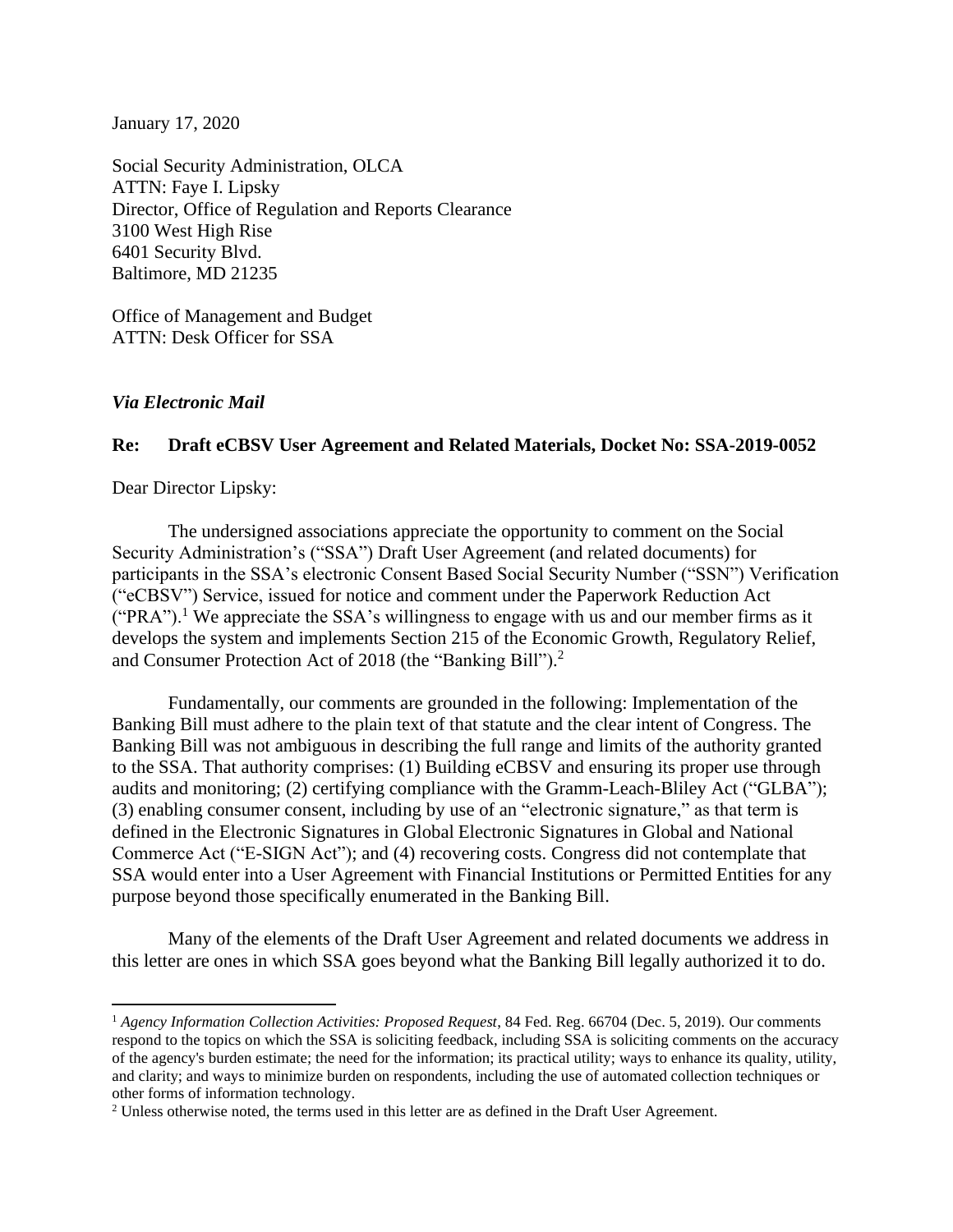As such, SSA cannot demonstrate that these elements of its proposed information collection are "necessary for the proper performance of the functions of the agency,"<sup>3</sup> or that they provide "utility" to the federal government or the public, as SSA is required to demonstrate under the  $PRA<sup>4</sup>$ 

We oppose approval of this proposed collection request in its current form and urge SSA to make revisions, as described below, prior to submitting the request to the Office of Management and Budget for approval. In this letter, we address the following issues and provide recommendations for each that will ensure the creation of the eCBSV system does not exceed SSA's authority under the Banking Bill and adheres to the intent of Congress: (1) The SSA's proposed regulation and examination of personally identifiable information ("PII"); (2) legal and operational issues related to electronic consent; (3) concerning language regarding audits; (4) overstatements regarding the SSA's legal authorities; (5) technical specifications of the eCBSV system; (6) the opportunity for unilateral changes by SSA; and (7) concerns regarding costs and burdens.

### **A. SSA's Proposed Regulation and Examination of PII**

The Draft User Agreement contains several provisions that would grant SSA regulatory and examination authority with regards to a Permitted Entity's treatment of PII. There is no legal authority for these provisions. Moreover, if these provisions are included in the final User Agreement, undue burdens will be imposed on Permitted Entities without providing commensurate benefit to the public or to the government.

The Banking Bill clearly delineates SSA's authority to oversee Permitted Entities, which is limited to the use of the database and information related to the database. Specifically, subsection (g) of the Banking Bill clearly articulates the full extent of SSA's oversight authority by defining the narrow purposes for such audits and monitoring, which are to:

- (1) Ensure proper use by permitted entities of the eCBSV; and
- (2) Deter fraud and misuse by permitted entities with respect to the eCBSV.

In other words, SSA may audit and monitor for those purposes only to ensure Consent Forms and SSN Verifications are received, processed and retained properly, and to ensure proper systems integration to the eCBSV by Permitted Entities.

Any requirements related to PII, confidential information, or matters outside the scope of the Banking Bill are beyond SSA's statutory authority. Other federal and state laws govern the use and protection of consumers' PII. For example, GLBA governs the use, protection and security of information held by Financial Institutions and their service providers. Certain federal and state agencies, including the Federal banking agencies and Consumer Financial Protection Bureau, are tasked with the oversight authority to ensure compliance with these standards.

 $344$  U.S.C. § 3506(c)(3)(A).

<sup>4</sup> 44 U.S.C. § 3501(2) & (4).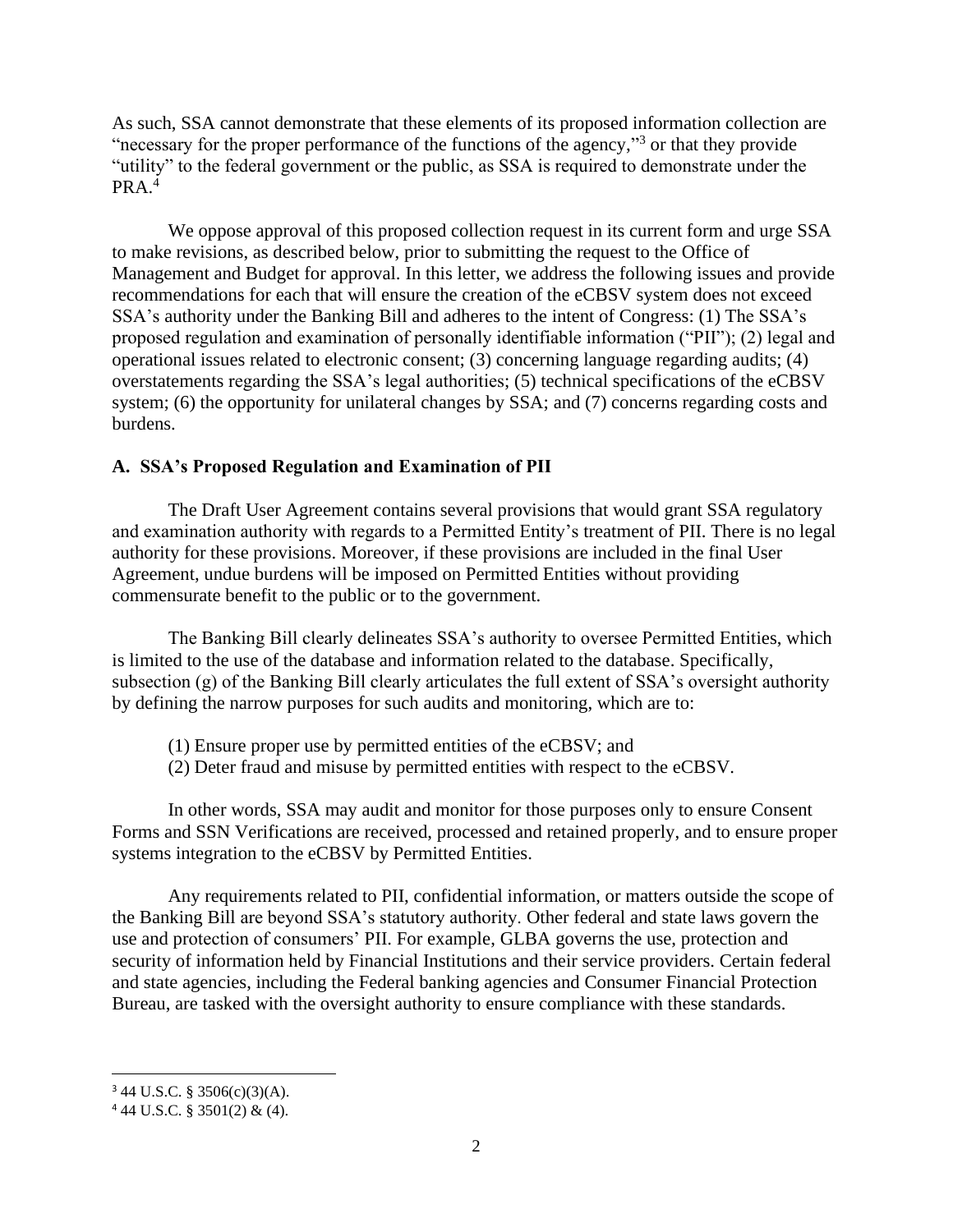SSA's only authority in regards to the treatment of PII and data security is to ensure Permitted Entities certify compliance with GLBA with respect to information received from SSA. Specifically, subsection (e) of the Banking Bill requires a Permitted Entity to submit a certification to the SSA Commissioner every two years that includes a statement of compliance with title V of GLBA "with respect to information the entity receives from the Commissioner pursuant to this section…."

Further, the only information received by a Permitted Entity from the Commissioner pursuant to the Banking Bill is the "SSN Verification" as defined in the Draft User Agreement; that is, the response provided by SSA to a Permitted Entity in response to an SSN Verification request. While other pieces of data are required to effectuate an SSN Verification (i.e., the SSN holder's name, SSN and date-of-birth, as described in the term "Fraud Protection Data"), those items are outside the scope of SSA's authority to regulate. As SSA notes, Fraud Protection Data is "data provided by the Permitted Entity...,"<sup>5</sup> rather than the SSN Verification, which is data provided by SSA. Furthermore, as discussed above, the security and privacy of the elements of Fraud Protection Data are protected by the implementing regulations of the GLBA, which is enforced and overseen by federal and state financial regulators. It is also worth noting that none of these data elements are unique to the Banking Bill or eCBSV: These and many other data elements are already required to be collected for regulatory purposes including customer identification requirements under anti-money laundering laws.<sup>6</sup>

Additionally, nowhere does the Banking Bill grant SSA the authority to implement its own data breach notification requirement. Yet, the Draft User Agreement contains significant new requirements on this issue that are, in some respects, inconsistent with existing breach notification requirements under GLBA and state laws.

In contrast and in conflict with this statutory authority, several provisions of the Draft User Agreement attempt to expand the SSA's authority in regards to the maintenance of PII and other confidential information by Permitted Entities.

### *Recommendations*

To align the User Agreement with SSA's statutory authority, we recommend the following modifications:

- (1) Remove the definition and use of the term "PII," (p.3) and use of the term "confidential information," throughout all draft materials. The terms "SSN Verification," "Written Consent" and "Consent Form" are useful and align with SSA's authority in the Banking Bill. Those terms should be the focus of the User Agreement, not the more expansive terms such as PII, which includes data unrelated to the eCBSV and SSA's authority. Therefore:
	- The entirety of Section IV.B (p.9) should be rewritten as follows in order to focus on SSN Verifications and recognize existing regulatory obligations:

<sup>5</sup> *See* Draft User Agreement, Paragraph III.A.12 (p 6).

<sup>6</sup> *31 U.S.C.* § *5318; see e.g., 31 C.F.R.* § *1020.220.*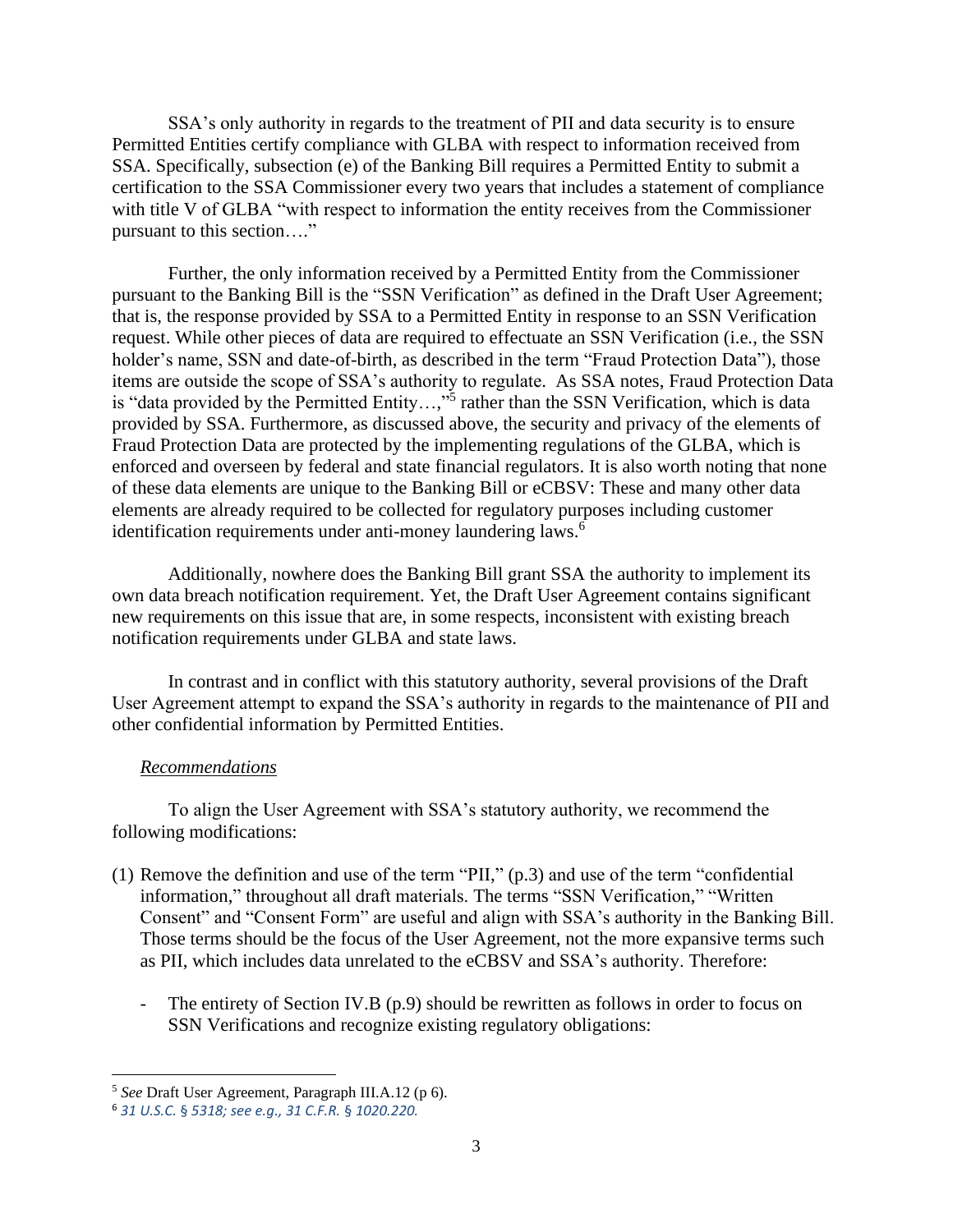*The Permitted Entity must retain the signed Written Consent for a period of five (5) years from the date of the SSN Verification request, either electronically or on paper. The Permitted Entity must protect each completed Written Consent and the information therein, as well as the associated record of SSN Verification, consistent with existing requirements under the Gramm-Leach-Bliley Act with regards to confidentiality, protection from loss or destruction, limiting access, and storage of sensitive data.*

*In accordance with section III.A.17, the stored data must not be reused. However, the Permitted Entity can mark its own records as "verified" or "unverified" (or in a similar manner) for future reference. The Permitted Entity cannot reuse a Written Consent to submit another SSN Verification request or for different purposes.*

- (2) Paragraphs III.A.9-10(p.6) misrepresent the nature of financial institutions' third-party vendor management regulatory obligations, and III.A.11 exceeds SSA's authority with regards to data security. Therefore:
	- Paragraph III.A.9 should be rewritten as follows in order to comport with established regulatory expectations for vendor management:

*The principal Permitted Entity originating a request and directly receiving consent from SSN holders will be responsible for all SSN Verification requests made, and for complying with the requirement to maintain an audit trail to track all eCBSV activities of itself, whether directly through eCBSV's real-time client application or if operating through a service provider, subsidiary, affiliate, agent, subcontractor, or assignee to effectuate SSN Verification requests.*

- The entirety of Paragraphs III.A.10 and 11 of the Draft User Agreement should be removed and replaced with one item addressing existing regulatory expectations, such as:

*The Permitted Entity acknowledges that certification of compliance with the GLBA, as required for use of the eCBSV, attests to a Permitted Entity's compliance with that statute's privacy and data security requirements, with respect to information the entity receives from the Commissioner pursuant to the Banking Bill. Additionally, the Permitted Entity acknowledges its obligations to comply with vendor management expectations established by a Federal banking agency, as defined in 12 U.S.C. §*  1813(q), the Board of the National Credit Union Administration, or the Bureau of *Consumer Financial Protection, as applicable. Therefore, it is the expectation of SSA that the Permitted Entity will handle SSN Verifications and Consent Forms in the same manner as other sensitive data is required to be treated under the GLBA.*

Relatedly, the Draft User Agreement does not sufficiently distinguish the roles and responsibilities of the different types of Permitted Entities. In particular, both the Draft User Agreement and Banking Bill define the term "Permitted Entity" to include both Financial Institutions *and* firms that are service providers, subsidiaries, affiliates, agents, subcontractors, or assignees of a Financial Institutions. Contracts, as well as existing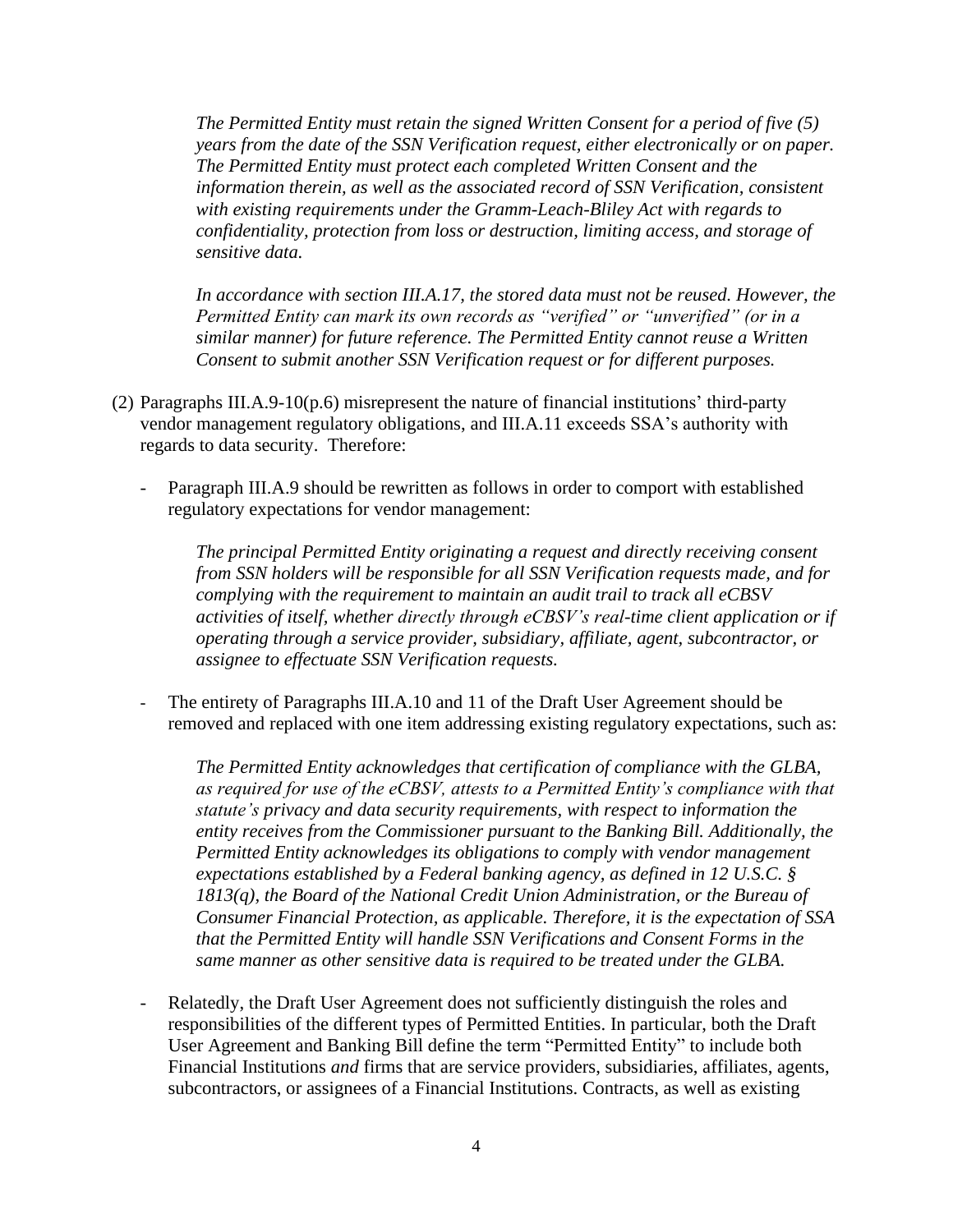regulatory obligations, specify the duties of each party. The Draft User Agreement must recognize these distinctions, particularly with regard to consent. Therefore, we recommend the following new paragraph be added to Section I:

## *D. Clarification*

*While the term "Permitted Entities" includes both Financial Institutions and service providers, subsidiaries, affiliates, agents, subcontractors, or assignees of a Financial Institution, SSA recognizes that the roles and responsibilities of each may be different, depending on their chosen method of integration with eCBSV. Therefore, in the case of a Permitted Entity servicing a Financial Institution(s), the ultimate responsibility of receiving and retaining Consent Forms is that of the principal Financial Institution originating an SSN Verification request, not that of the service provider, subsidiary, affiliate, agent, subcontractor, or assignee contracted by the principal Financial Institution to submit such an SSN Verification request.*

- (3) In Section IX.A (p.17-18) and Paragraph XV.A.3 (p.20), the term "PII" should be replaced with "SSN Verification."
- (4) Audits must be limited to the purposes specified in the Banking Bill. As discussed above, the Banking Bill grants SSA the authority to monitor and audit for the narrow purposes of ensuring proper use of eCBSV and to deter fraud and misuse of the system. SSA does not have the authority to examine the privacy or data security practices of Permitted Entities. Therefore:
	- The following language should be deleted from Paragraph III.A.16 (p.7) of the Draft User Agreement: "SSA reserves the right to conduct on-site visits to review the Permitted Entity's and each of its Financial Institution's, if any, documentation and in-house procedures for protection of and security arrangements for confidential information and adherence to terms of this user agreement."
	- Section IV.C (p.10), "Onsite and other Reviews," should be deleted and replaced with language consistent with the Banking Bill, such as:

*SSA may conduct audits and monitoring of the Permitted Entity to ensure proper use of the eCBSV and/or to deter fraud and misuse, specifically (1) the proper use and retention of SSN Verifications and Consent Forms, and (2) appropriate technical integration into the eCBSV system.*

*As necessary to ensure compliance with the Banking Bill and this User Agreement, SSA may make periodic reviews of the Consent Forms to confirm that Consent Forms have been properly completed.*

(5) The following language in Paragraph V.A.3 (p.11) should be deleted: "The Permitted Entity shall process all confidential information under the immediate supervision and control of Authorized Users in a manner that will protect the confidentiality of the records; prevent the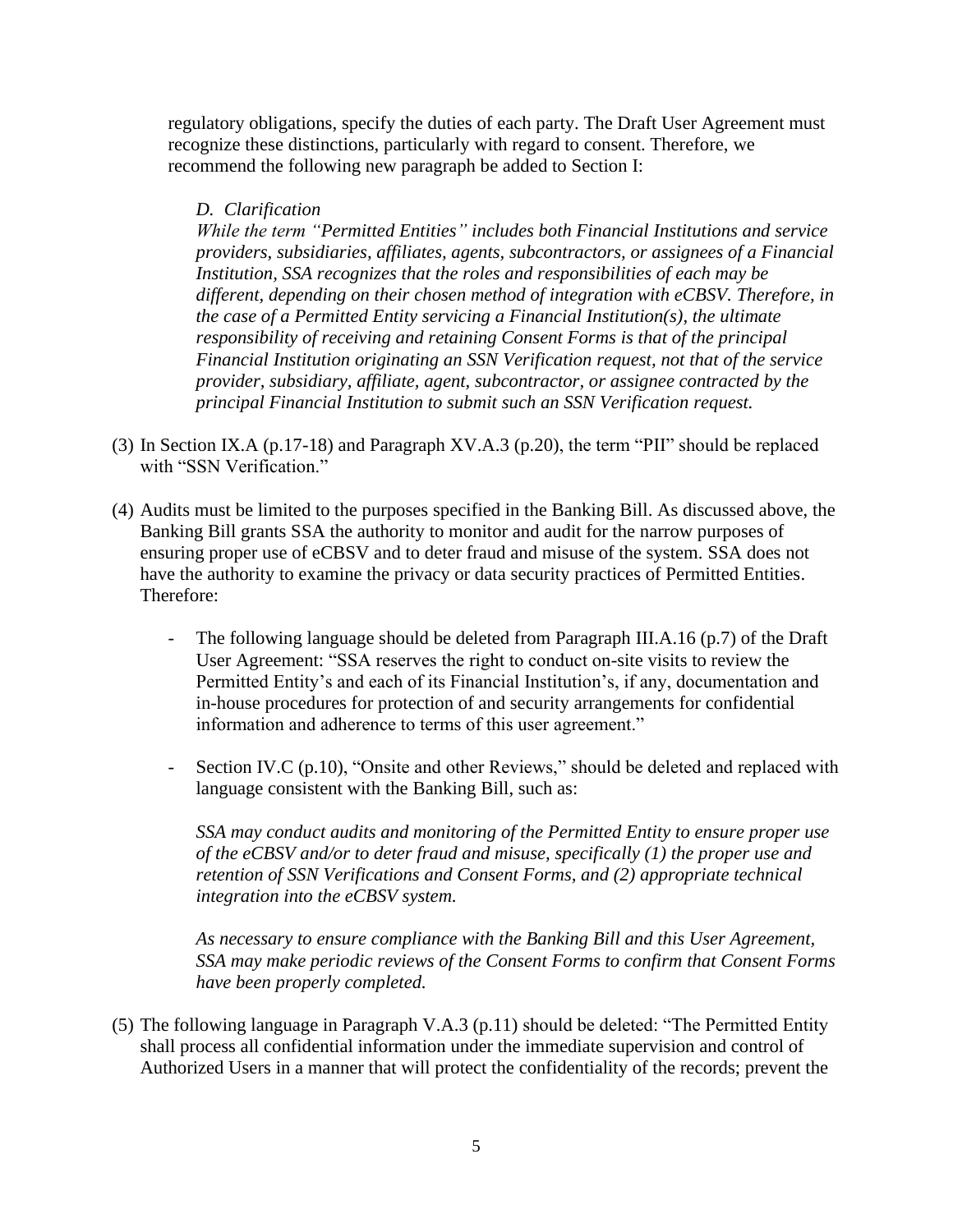unauthorized use of confidential information; and prevent access to the records by Unauthorized Users."

(6) The entirety of Sections V.B.1 (p.12) of the Draft User Agreement should be deleted. As discussed, regulating the manner in which Permitted Entities manage and secure data exceeds the authorities granted to SSA by the Banking Bill.

With regard to Paragraph V.B.2, as discussed above, SSA does not have authority under the Banking Bill to establish additional breach notification requirements for Permitted Entities. As such, the entirety of this paragraph should be deleted and replaced with the following:

*2. Reporting Lost, Compromised, or Potentially Compromised SSN Verifications*

*When the Permitted Entity becomes aware or suspects that SSN Verifications have been lost or compromised, the Permitted Entity, in accordance with its incident reporting process, shall provide immediate notification of the incident to the primary SSA contact, or alternate SSA contact (See Section XV for the phone numbers of the designated primary and alternate SSA contacts).*

(7) Section V.C (p.13) should be rewritten as follows to reflect existing regulatory obligations:

*The Permitted Entity and all Financial Institutions it services, if any, shall process all SSN Verifications and Consent Forms under the immediate supervision and control of an Authorized User in a manner consistent with the Permitted Entity's certification of compliance with the Gramm-Leach-Bliley Act.*

- (8) The following changes should be made to Paragraph IX.A.1. (p.17):
	- Item 1.A should be rewritten as follows: *Multiple failures to comply with this user agreement.*
	- Item 1.C should be deleted; and
	- Item 1.D should be rewritten as follows: *A violation of retaining Written Consents.*
- (9) The following language should be removed from Paragraph IX.A.3: "either unauthorized disclosure of PII or…."

## **B. Legal and Operational Issues Related to Electronic Consent**

The Draft User Agreement and Electronic Signature Requirements document prescribe electronic signature requirements that are beyond the SSA's authority in the Banking Bill and do not align with the E-SIGN Act. The Banking Bill alone, and in particular three provisions, govern the terms of the consumer consent needed to access eCBSV. They are:

1. Paragraph (f)(1), which states: "Notwithstanding any other provision of law or regulation, a permitted entity may submit a request to the [eCBSV] only (A) pursuant to the written, including electronic, consent received by a permitted entity from the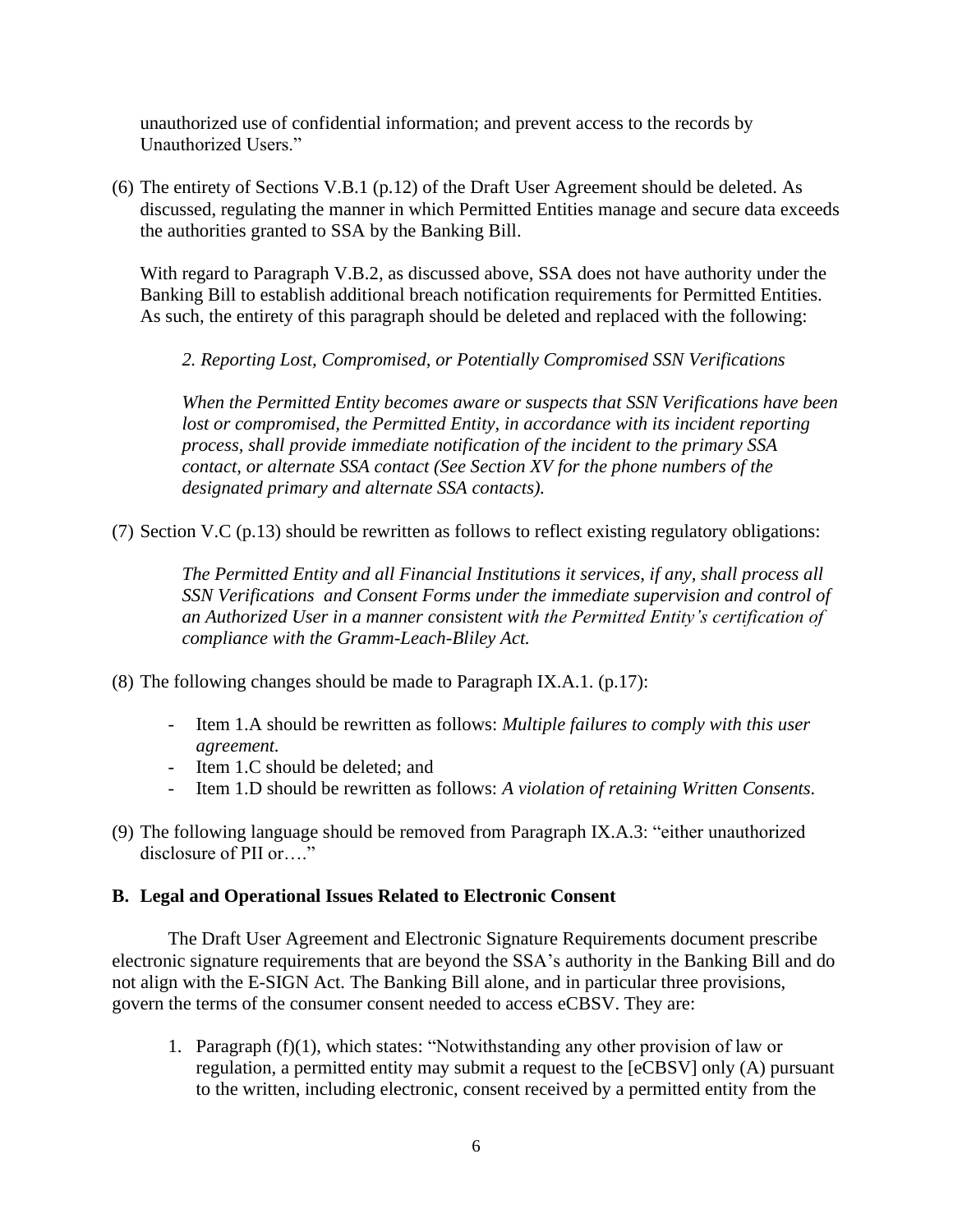individual who is the subject of the request; and (B) in connection with a credit transaction or any circumstance described in section 604 of the Fair Credit Reporting Act (15 U.S.C. 1681b)."

- 2. Paragraph  $(f)(2)$ , which requires that in order for a Permitted Entity to use the consent of an individual received electronically, the Permitted Entity "must obtain the individual's electronic signature, as defined in section 106 of the Electronic Signatures in Global and National Commerce Act (15 U.S.C. 7006)."
- 3. Finally and most notably, paragraph (f)(3), which states: "No provision of law or requirement, including section 552a of title 5, United States Code, shall prevent the use of electronic consent for purposes of this subsection or for use in any other consent based verification under the discretion of the Commissioner."

As currently drafted, the Draft User Agreement and the Electronic Signature Requirements document include provisions that are not based in the Banking Bill and are beyond the scope of SSA's authority. It also appears that the Electronic Signature Requirements document includes details and requirements that are unrelated to obtaining an electronic signature, as that term is defined in the E-SIGN Act. The Banking Bill is clear that the only nexus to the E-SIGN Act with regards to eCBSV is that, for electronic consent, a Permitted Entity must obtain an individual's Electronic Signature, as defined in the E-SIGN Act. Only the cross-referenced definition should be reflected in the User Agreement. The manner of obtaining consent and other requirements in the Electronic Signatures Requirement document is extraneous, unnecessary, and introduces requirements that contradict the law.

Further, the requirements enumerated in the Draft User Agreement pose technical and operational challenges that could significantly compromise the utility of the eCBSV to combat fraud. Customers of financial institutions expect access to products and services across a myriad of platforms (e.g., retail point-of-sale) and digital channels (e.g., mobile applications). Attempting to comply with the burdensome and lengthy requirements called for in the Draft User Agreement in many of these customer channels would not only be operationally impossible, but also highly inadvisable. For example, meeting many of the requirements of section IV.A.2.b (p.9), including the requirements related to the SSA Written Consent Template, may be a violation of financial privacy rules. Specifically, the Draft User Agreement would require a Permitted Entity to list the individual's name, SSN, and date of birth on an electronic screen that may, in many cases, be visible to multiple people. To ensure PII remains protected, it is common practice to protect at least some of that information.

Finally, the Draft User Agreement prohibits the use of electronic consent by certain individuals, and such prohibition is not based on applicable law. Specifically, the Draft User Agreement prohibits electronic consent by legal guardians of adults and parents or legal guardians of children under age 18. For those individuals, the SSA will only accept a SSA-89 signed with a wet signature by the parent or legal guardian. The Banking Bill makes no distinction on who may consent electronically, and therefore these prohibitions should be removed. Furthermore, this prohibition frustrates the stated purpose of the Banking Bill – "to reduce the prevalence of synthetic identity fraud, which disproportionately affects vulnerable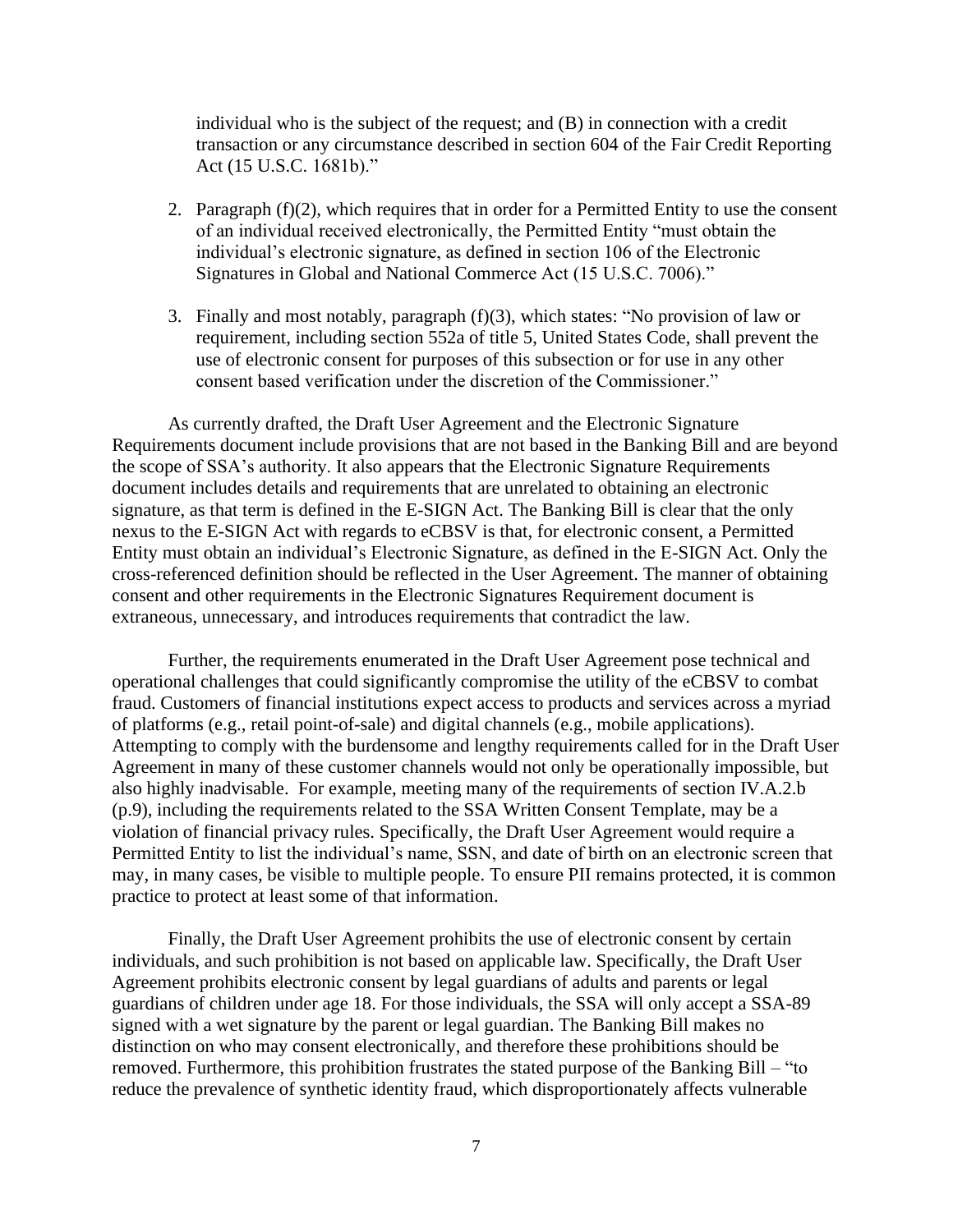populations, such as minors and recent migrants...."<sup>7</sup> Not permitting electronic Consent Forms to be filed on behalf of minors and other vulnerable populations is directly counter to the purpose of the Banking Bill and the eCBSV.

# *Recommendations*

- (1) There is no need for the Electronic Signatures Requirement document and it, along with any reference to it in the Draft User Agreement, should be removed. As currently drafted, it erroneously conflates the requirements of E-SIGN Act that are applicable to other circumstances (e.g., obtaining a consumer's consent to receive disclosures electronically) and therefore does not comport with the Banking Bill. The User Agreement must only include a requirement that an individual's electronic signature, as defined in the E-SIGN Act, is obtained for a valid electronic consent.
	- Paragraph III.A.6 (p. 5) should be rewritten as follows:

*The Permitted Entity will obtain an Electronic Signature on an electronic Consent Form.*

- In Paragraph III.A.7 (p. 5), the phrase "meeting SSA requirements" which appears after "Electronic Signature" should be removed.
- Paragraph IV.A.1.b (p. 8) should be revised to remove the reference to the Electronic Signature Requirements document, and therefore the sentence should end after the phrase "with an Electronic Signature."
- Paragraph IV.A.1.c (p. 8) should be revised to remove the phrase "that meets SSA's requirements" after "Electronic Signature."
- Paragraph IV.A.5 (p. 9) should be revised to remove the phase "meeting SSA's requirements" after "Electronic Signature."
- In its entirety, Section IV.E (p. 10) should be revised to read as follows:

*The Permitted Entity or any Financial Institution(s) it services, if any, will obtain an Electronic Signature for electronic Consent Forms.*

- Section XVI (p. 21) references "by using an approved electronic signature process" which is undefined. This should be revised to read "by using an Electronic Signature."
- Exhibit C (p. 26) the last line should be revised to remove the phrase "that meets SSA's electronic signature requirements."

<sup>&</sup>lt;sup>7</sup> Subsection (a) of the Banking Bill.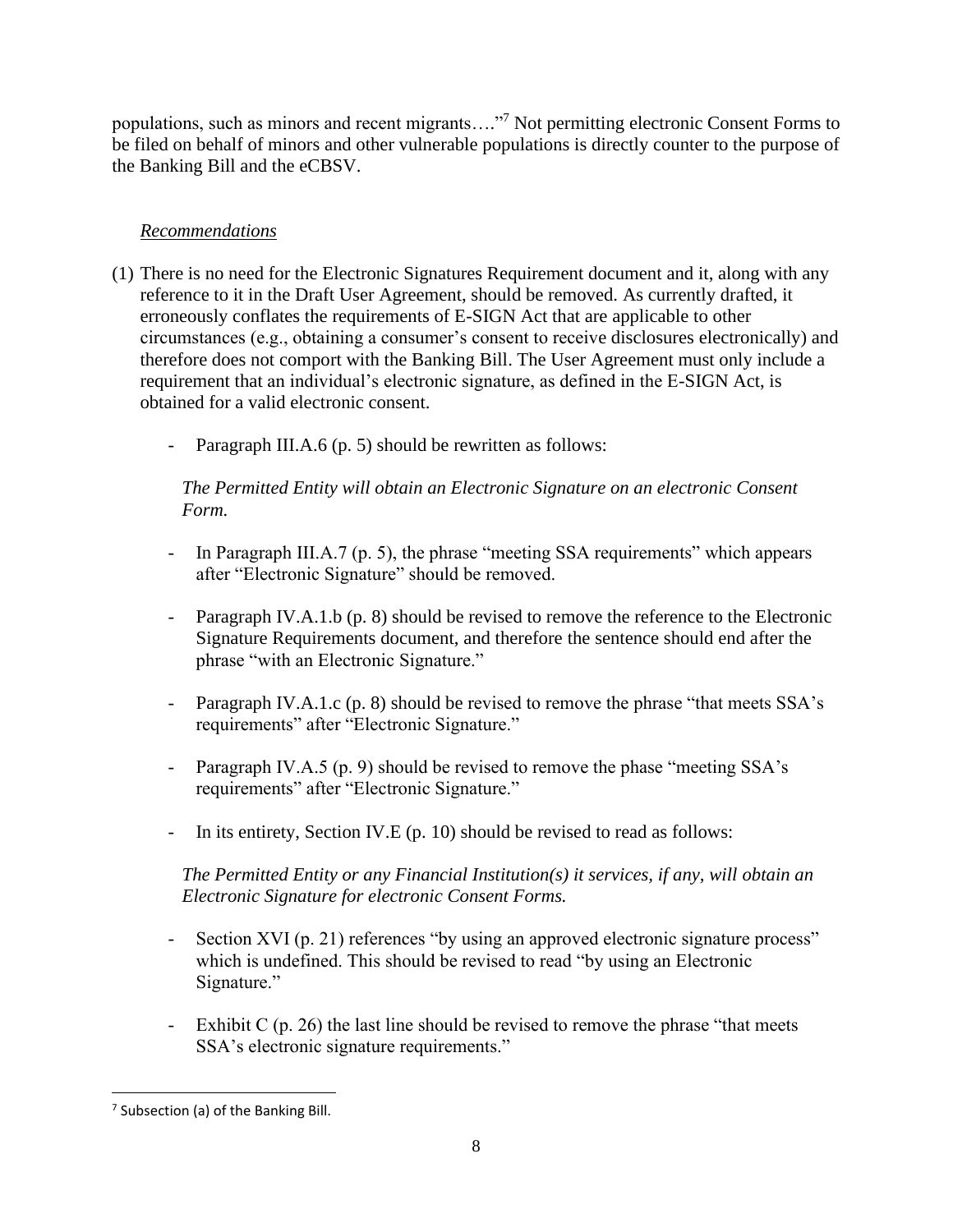(2) Additional language must be added to clarify that consumer consent for an eCBSV verification does not require its own separate and distinct consent "check box." A single consent is vastly preferred as it is extremely unlikely that an application would be allowed to go through if a user did not consent to both standard terms and conditions *and* the eCBSV consent. Stated differently, requiring separate consent or dual consents would frustrate the clear purpose of the Banking Bill.<sup>8</sup> Thus, while the Draft User Agreement states that written, including electronic, consent can be incorporated into existing electronic workflows or business processes, an explicit statement regarding single consent is critical. Therefore, Section IV.A.1.c (p.8) of the User Agreement should be rewritten as follows:

*An electronic form of consent, which can be incorporated into the Permitted Entity's or Financial Institution's electronic workflow or business process, including any existing process to capture an individual's consent, signed electronically by the SSN holder with an Electronic Signature. See SSA's Written Consent Template…."*

(3) Paragraph IV.A.2 (p.8-9) of the Draft User Agreement should be deleted. The requirements of this section impose operational challenges (if not impossibilities) and are wholly inconsistent with SSA's stated intent of allowing Permitted Entities to effectuate electronic consent as part of existing consent workflows and business processes. Further, as described above, many of these requirements may run counter to existing financial privacy rules.<sup>9</sup>

Ensuring informed consumer consent that is both consistent with obtaining an Electronic Signature under the E-SIGN Act and that can be incorporated into existing workflows or processes can be achieved via the recommended language we offer in #2 above, and is all that is needed to meet the objectives of the Banking Bill.

- (4) In order to ensure that Permitted Entities can incorporate consent for eCBSV into existing workflows and business processes, we recommend the following modifications to Exhibit C:
	- Delete the requirement to include the headline "Authorization for the Social Security Administration to Disclose Your Social Security Number Verification."
	- SSA should provide flexibility to Permitted Entities with regard to eCBSV-specific consent language. In addition to the language offered in the Draft User Agreement, additional options for the main consent text should be available that achieve the requisite consent but are more compatible with commonly used consent processes, such as:

<sup>8</sup> The intent of Congress, as articulated by the Banking Bill's primary author, is relevant: *"Nothing in this provision would require consumers to fill out extra forms, provide extra signatures, or do anything that would significantly alter their expectations for a seamless application experience. The goal is to inform consumers of the possible inquiry to the SSA and allow them to provide consent via the chosen method by the creditor, which now includes electronic signature."* (*See* 164 Cong. Rec. S1714 (2018) (statement of Sen. Tim Scott).)

<sup>&</sup>lt;sup>9</sup> See, for example, the Interagency Guidelines Establishing Standards for Safeguarding Customer Information set forth pursuant to sections 501 and 505 of the Gramm-Leach-Bliley Act (15 U.S.C. 6801 and 6805) which requires, in part, that financial institutions "ensure the security and confidentiality of customer information." Meeting the proposed requirements of the Draft User Agreement to present certain data on a screen is neither secure nor confidential.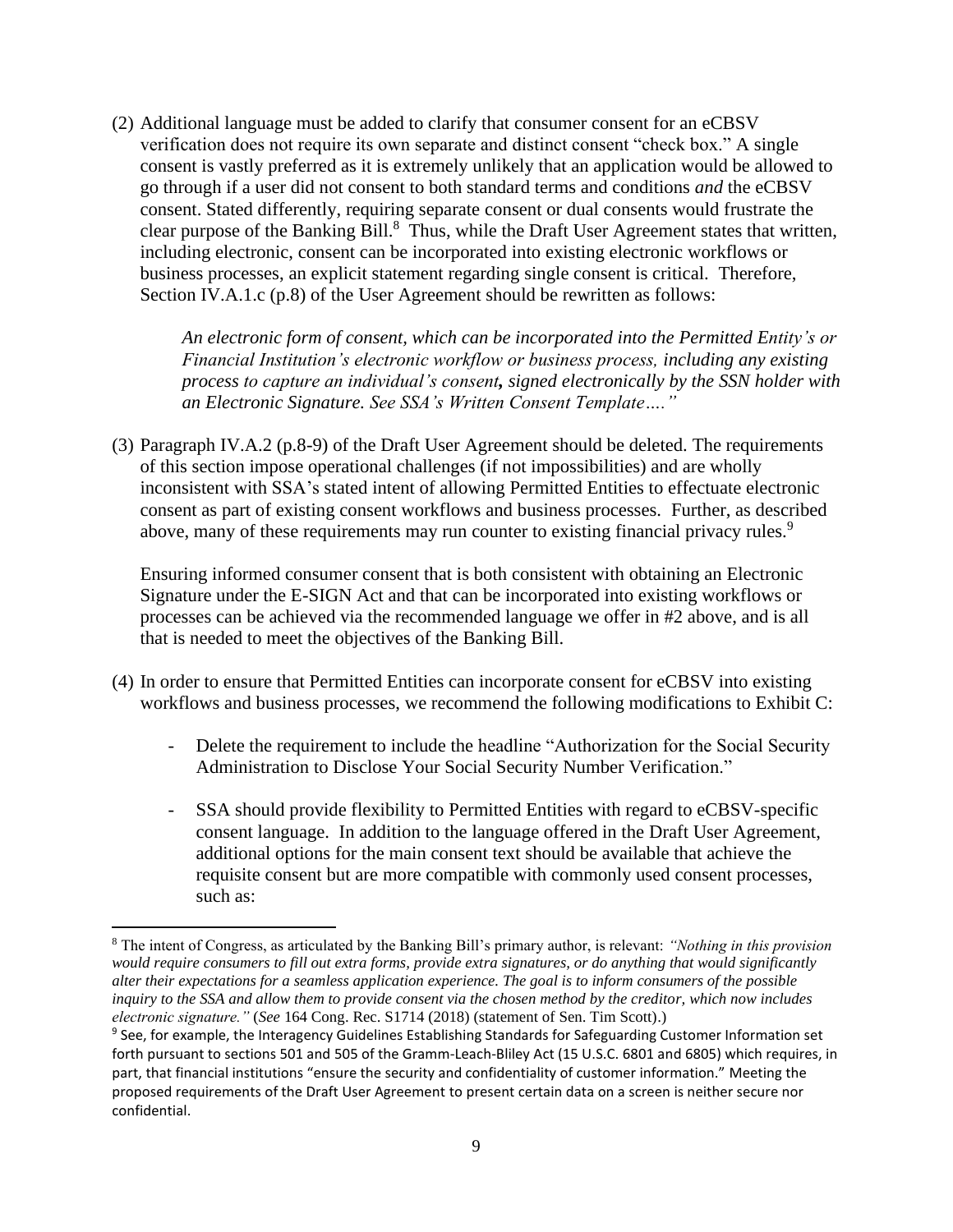*I authorize [name of Financial Institution/Permitted Entity] to verify whether the name, Social Security number, and date-of-birth I have provided match with records maintained by the Social Security Administration.*

- Add language to the User Agreement providing Permitted Entities the ability to make non-substantive, conforming modifications to the language to ensure its clarity and conformity with existing workflows and business processes.
- (5) In the event recommendation #4 above is incorporated by SSA, Section IV.E (p.10) of the Draft User Agreement would become redundant and should be deleted.
- (6) The first paragraph of Section IV.D (p. 10) should be removed and replaced with the following:

*If the SSN holder is a minor child (under age 18), the Written Consent must be signed by the child's parent or legal guardian. If the SSN holder is a legally incompetent adult, the Written Consent must be signed by the individual's legal guardian.* 

### **C. Audit Language**

The language in Paragraph VIII.A.2 (p.16) is unclear and incomplete as drafted. It seems that Paragraph VIII.A.2.a is meant to encompass depository institutions who have no Type I or Type II violations, but as drafted it is unclear and excludes credit unions. Additionally, the language of Section VIII.A.2.c further muddies the intent of this section.

### *Recommendations*

(1) Paragraph VIII.A.2.a should be rewritten as follows:

*If the Permitted Entity is subject to supervision by a Federal banking agency, as defined in 12 U.S.C. § 1813(q), the Board of the National Credit Union Administration, or the Bureau of Consumer Financial Protection, and has no Type I or Type II violations…."*

(2) Section VIII.A.2.b should be rewritten as follows:

*If the Permitted Entity is not subject to supervision by a Federal banking agency, as defined in 12 U.S.C. § 1813(q), the Board of the National Credit Union Administration, or the Bureau of Consumer Financial Protection,…."*

Further, the word "or" should be deleted from the end of this section.

(3) Section VIII.A.2.c should be rewritten to reflect SSA's intent to conduct additional audits based on suspected violations of the terms of the User Agreement, such as: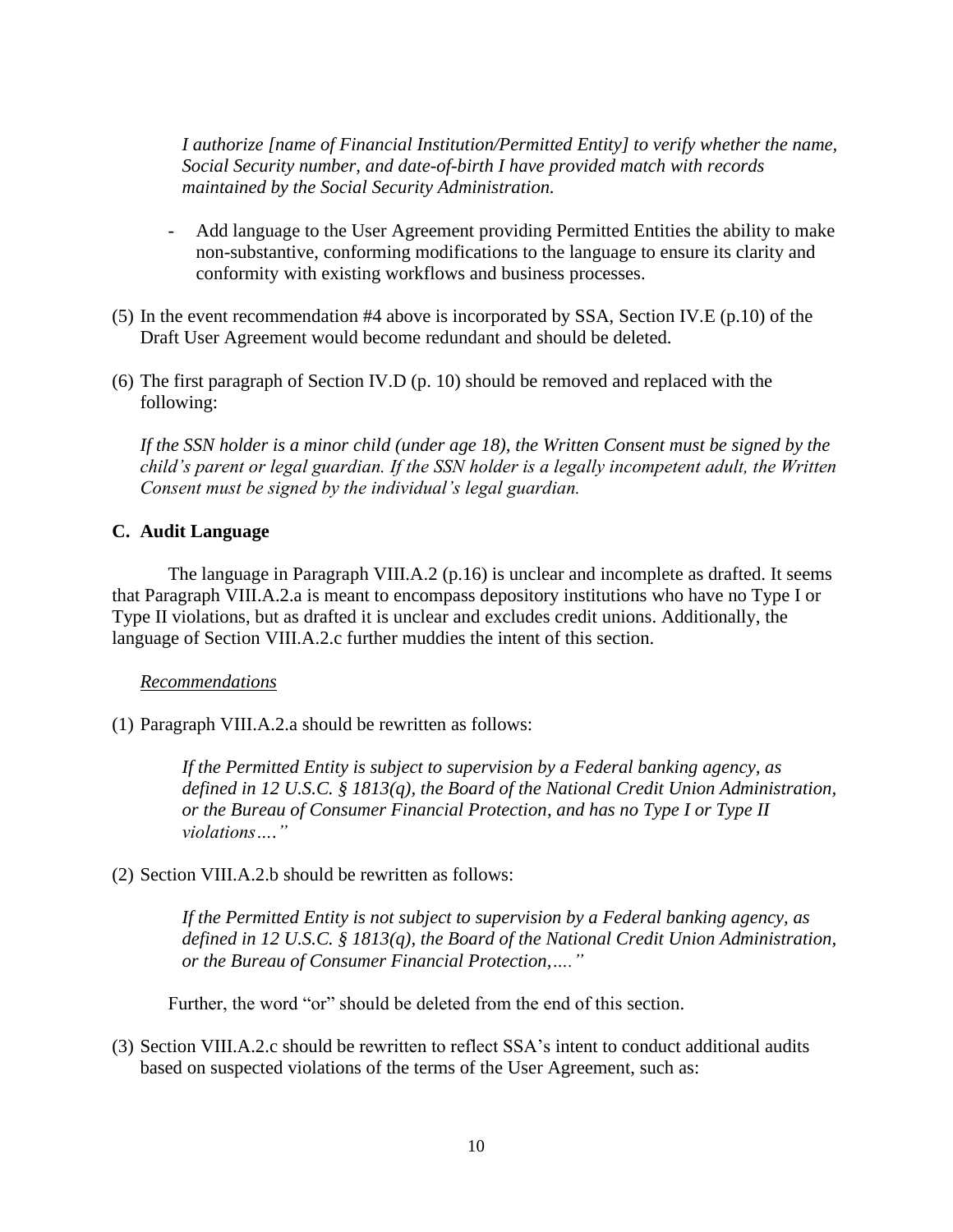*SSA reserves the right to conduct additional audits of a Permitted Entity if SSA has reason to believe the Permitted Entity is in material violation of the terms of the User Agreement.*

#### **D. Legal and Enforcement Authorities**

The Draft User Agreement does not accurately reflect the plain language of the Banking Bill with regards to legal authorities for consent and enforcement. For example, Section I.C (p.3) fails to acknowledge that, for purposes of consumer consent, the Banking Bill is the sole legal authority, and explicitly overrides the Privacy Act and any other law or requirement – including existing SSA requirements. Specifically, subsection (f)(3) of the Banking Bill states:

*No provision of law or requirement, including section 552a of title 5, United States Code, shall prevent the use of electronic consent for purposes of this subsection or for use in any other consent based verification under the discretion of the Commissioner.*

Further, the Draft User Agreement contemplates an enforcement regime that far exceeds the clear language of the Banking Bill. Specifically, subsection (g)(2) of the Banking Bill states:

*(A) IN GENERAL.—Notwithstanding any other provision of law, including the matter preceding paragraph (1) of section 505(a) of the Gramm-Leach-Bliley Act (15 U.S.C. 6805(a)), any violation of this section and any certification made under this section shall be enforced in accordance with paragraphs (1) through (7) of such section 505(a) by the agencies described in those paragraphs.*

*(B) RELEVANT INFORMATION.—Upon discovery by the Commissioner, pursuant to an audit described in paragraph (1), of any violation of this section or any certification made under this section, the Commissioner shall forward any relevant information pertaining to that violation to the appropriate agency described in subparagraph (A) for evaluation by the agency for purposes of enforcing this section.* [Emphasis added]

#### *Recommendations*

(1) Section I.C. (p.3) should be deleted and rewritten as follows:

*Legal authority for providing SSN Verifications to the Permitted Entity is the SSN holder's written, including electronic, consent as authorized by the Banking Bill.*

(2) The following language should be removed from Section II of the Draft User Agreement: "Exceeding the scope of the Written Consent as specified in the Written Consent, violates Federal law and subjects the Permitted Entity to civil and criminal liability." That language should be replaced with the following: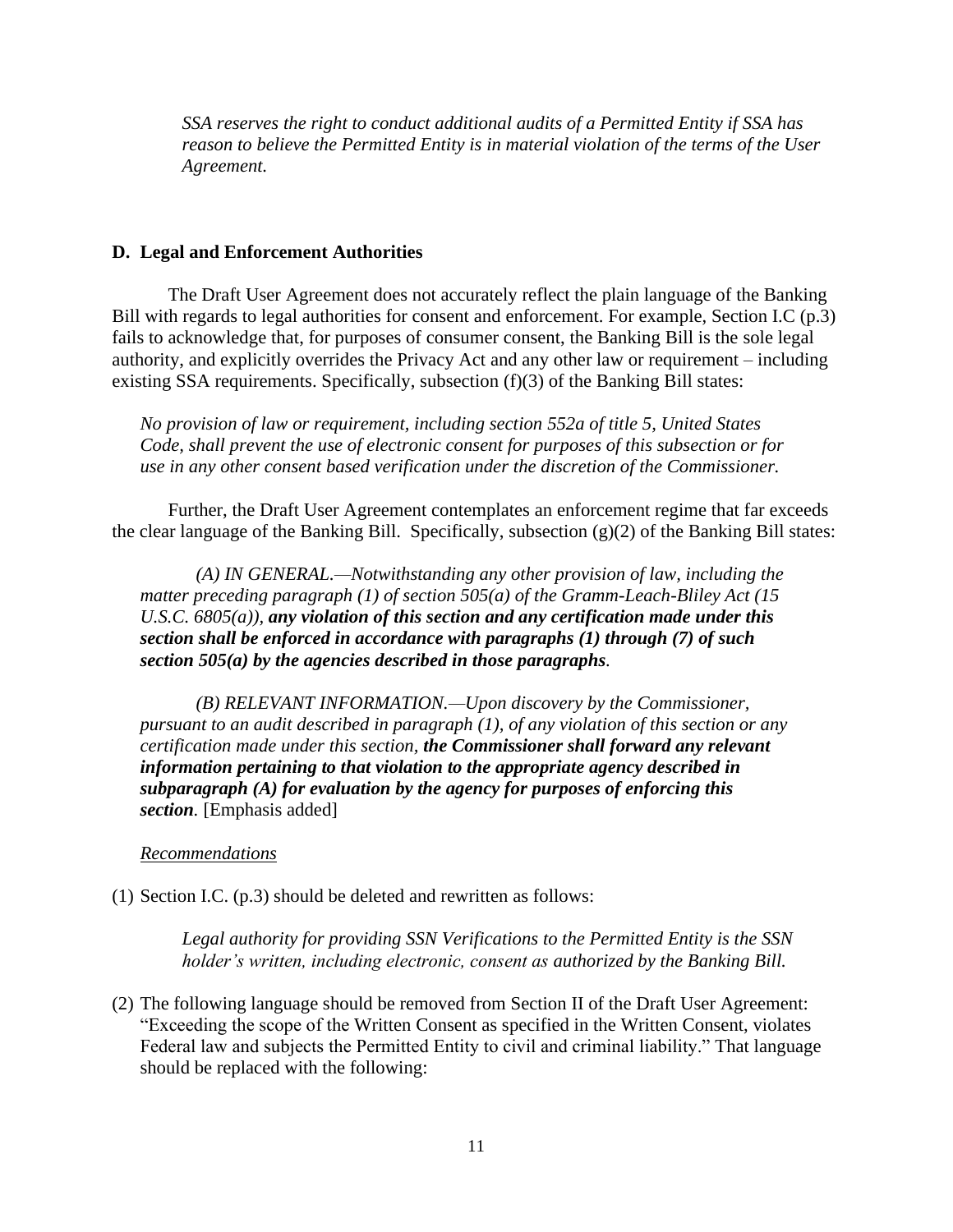*Exceeding the scope of the Written Consent as specified in the Written Consent, violates the terms of this User Agreement and may result in a referral to the appropriate agency as described in the Banking Bill.*

(3) Paragraph VIII.D.B (p.17) should be deleted.

## **E. Technical Specifications of the eCBSV System**

We appreciate SSA's engagement with our members as the initial planning and design of eCBSV has taken place. We also appreciate that building a system such as eCBSV is an iterative process that takes time. However, it is imperative that firms making the investment of resources necessary to participate in eCBSV be provided an understanding of service level expectations to include a description of the services to be provided and their expected service levels, metrics by which the services are measured, the duties and responsibilities of SSA to provide a highly available system, remedies for Permitted Entities, and a protocol for adding and removing metrics.

## *Recommendations*

- (1) The term "commercially reasonable uptime and availability" in Paragraph III.B.5 (p.8) must be defined as at least an SLA level of 99.9% uptime and availability.
- (2) Language should be added to Section V.A. of the Draft User Agreement stating that eCBSV architectures will ensure response time SLA, as measured by request initiation to message receipt, is appropriate to meet real-time objectives. This language should specifically state a target response time of <250ms with 99.9% of all transactions delivered in <400ms.
- (3) Language should also be added to Section V.A. that clearly articulate maintenance windows and planned outages or period of degraded service.
- (4) Paragraph III.A.3 conflates the intent of the Banking Bill with regard to the real-time versus batch response time expectation of  $eCBSV<sup>10</sup>$  and should be rewritten in part as follows:

*The Permitted Entity may submit requests for SSN Verifications either in one or more individual requests electronically for real-time machine to machine or similar functionality for accurate electronic responses within a reasonable period of time from submission (<250ms, with 99.9% of all transactions delivered in <400ms), or in batch format for accurate electronic responses within 24 hours….*

## **F. Unilateral Amendments by SSA**

 $10$  Specifically, paragraph (d)(3) states that the database shall "allow permitted entities to submit—

<sup>(</sup>A) 1 or more individual requests electronically for real-time machine-to-machine (or similar functionality) accurate responses; and

<sup>(</sup>B) multiple requests electronically, such as those provided in a batch format, for accurate electronic responses within a reasonable period of time from submission, not to exceed 24 hours.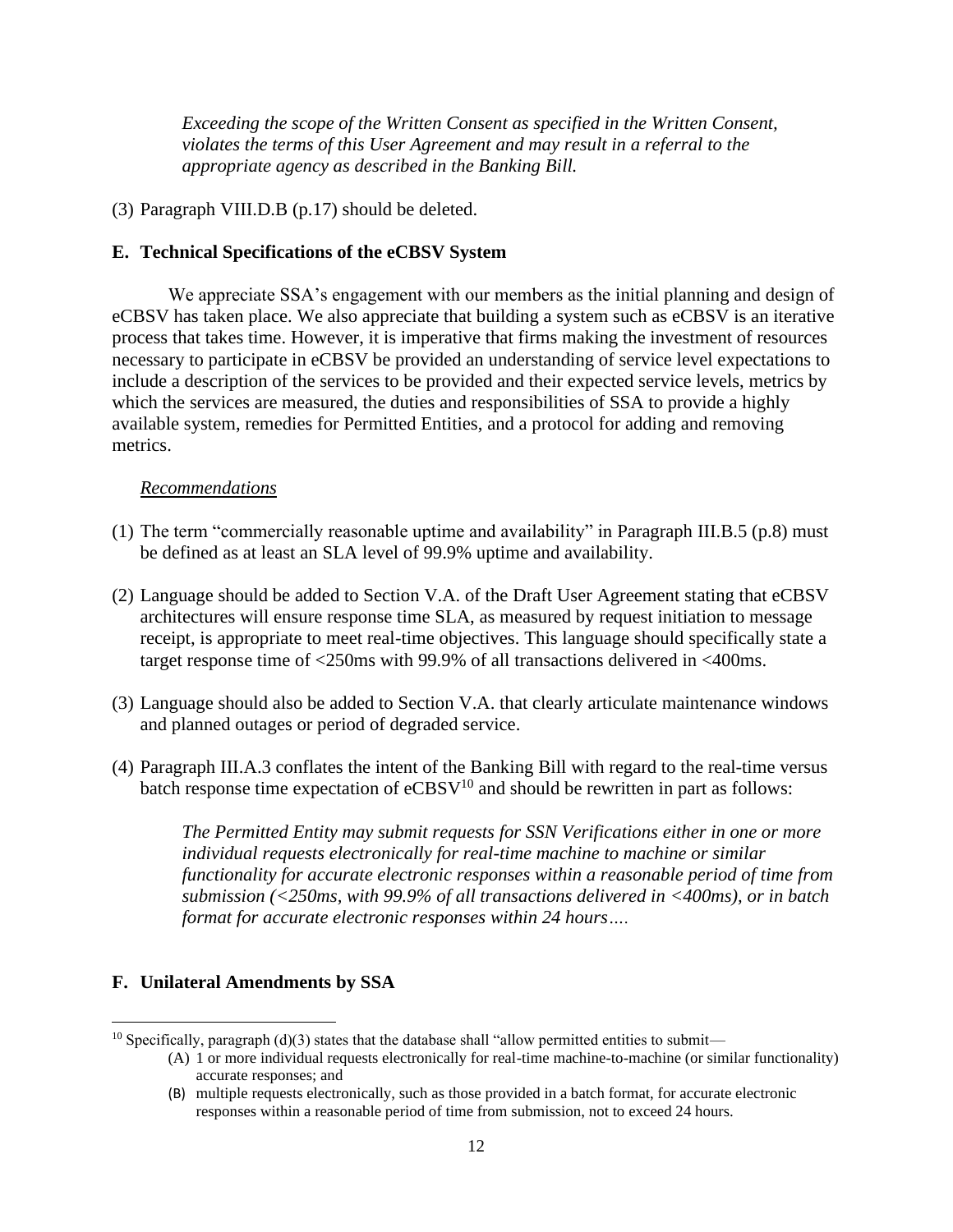Section X.2 (p.18) of the Draft User Agreement states that SSA reserves the unilateral right to implement "procedural changes, such as method of transmitting requests and results and limits on the number of SSN Verification requests."

The changes contemplated by this provision are potentially significant for Permitted Entities from compliance and operational perspectives. Such substantive changes could require substantial time to reconcile. Operational changes impacting the "method of transmitting requests," for example, would need to be integrated into development roadmaps and cycles that often span three to six months of advance work.

While SSA is well within its rights to make changes to any aspect of the eCBSV system or terms and conditions for participation, additional clarity and procedural details must be incorporated into this section in order to ensure Permitted Entities are able to maximize usage of eCBSV while minimizing disruption due to sudden, unexpected changes by SSA.

## *Recommendations*

(1) Section X.2. should be expanded to clarify what types of limited changes Permitted Entities should expect. Permitted Entities should be given at least six months advance notice of substantive or operational changes, including changes that would impact the limits on the number of SSN Verification requests.

### **G. Concerns Regarding Costs and Burdens**

As required under the PRA, the SSA's Federal Register notice details the cost burden on respondents, which includes the Permitted Entities, individuals who consent to the SSN Verification, and certified public accountant ("CPA") firms that will conduct compliance reviews. However, the quantitative conclusions reached regarding the cost burden estimates require additional explanation and detail. In particular:

- This cost burden includes only the 10 Permitted Entities that were selected in the initial rollout and estimates that there will be 307 million people whose SSNs SSA will verify. We ask that SSA provide more detail on how it reached the estimate of 307 million, and if that is representative of the 10 Permitted Entities that are part of the initial rollout, or if that estimate includes a broader group of eCBSV participants that will likely be part of the expanded rollout.
- Relatedly, it is unclear whether the published tier fee schedule reflects the estimates for 10 Permitted Entities or for the expanded rollout. This is critical as SSA states in the Federal Register notice it "…will recover the remaining development costs over three years using the following tier fee schedule." This timeframe will cover the expanded rollout. SSA has also stated that costs, including the remaining 50% of startup costs, will be recovered from "…all users during the first three years of